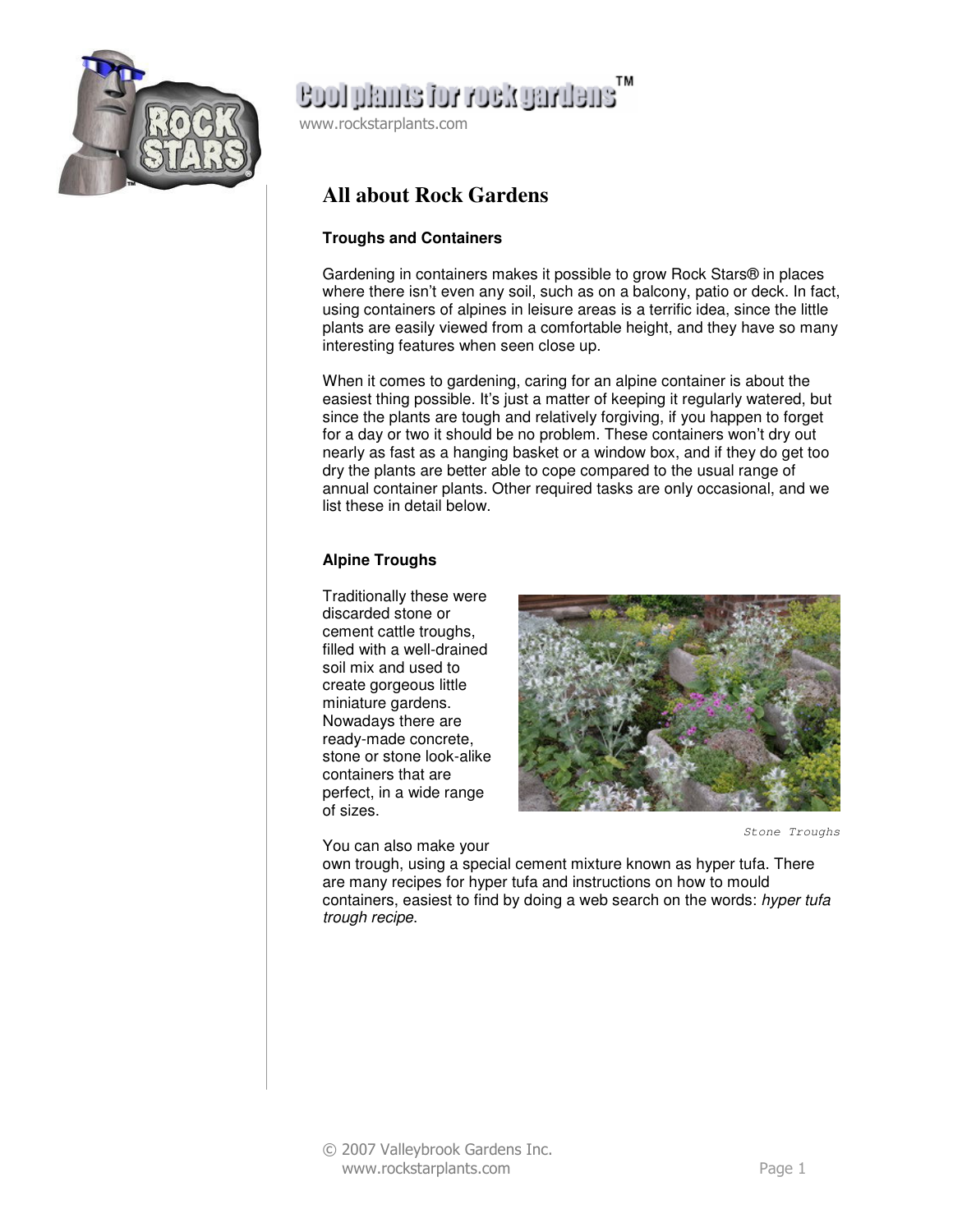

# ensuring Noor rot enmal loos

www.rockstarplants.com

#### **Other Kinds of Containers**

Almost anything that will hold soil and has adequate drainage may be pressed into service, so let your imagination run wild. Wooden boxes, wicker baskets lined with sheet moss, metal, terracotta, fibreglass or plastic pots all have possibilities. Particularly great (and inexpensive) are terracotta clay chimney-flue liners,



Hypertufa

available in various lengths, shapes and widths from building supply stores. Group three or four of these in various sizes together, fill with soil and you have an instant alpine garden in a very tiny space.

If whimsical gardens are up your alley, consider taking some unusual objects and pressing these into service as containers – anything from a dog bowl to an old pair of boots or a hat, for instance. Keep an eye out for antique parts from farm equipment or industrial machines. Discarded objects like old barbeques or antique sinks can be great finds when it comes to using Rock Stars® to make your garden interesting and personal. See our Wild and Whacky page listed under Rock Garden Styles for even more offbeat ideas.

#### **Container Soil**

Once you have a container, drill drainage holes if there are none. Fill with a mix of:

- 50% bagged commercial potting soil
- 25% perlite or granite chicken/turkey grit (available at feed stores)
- 25% bagged compost or loamy garden soil

No additional fertilizer should be required for the first season. Place and plant your Rock Stars®, add a decorative rock or two and mulch the soil surface with decorative gravel and water well.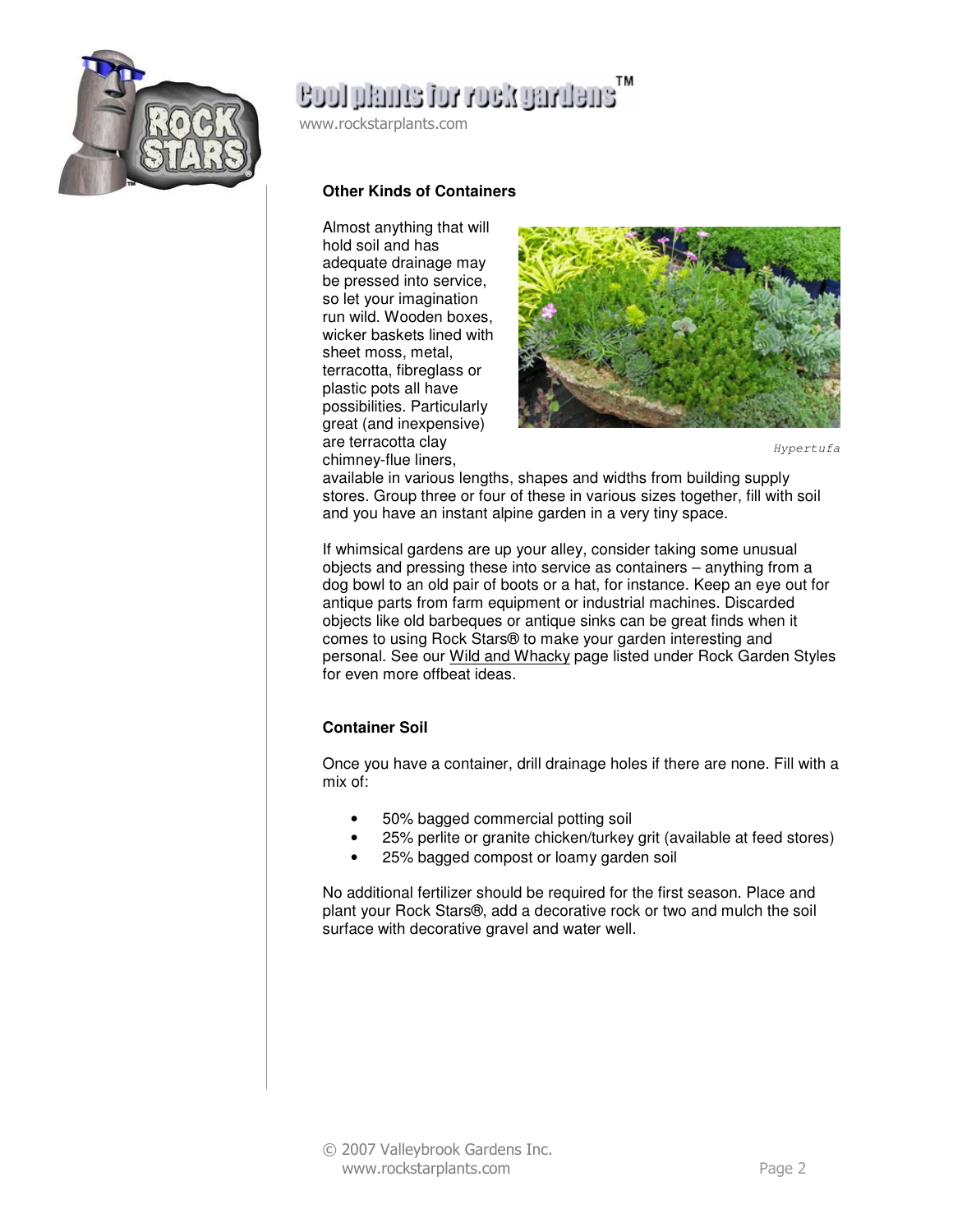

# ensilvägov voi email loos

www.rockstarplants.com

#### **Selecting Plants for an Alpine Trough**

As a general guide, **choose plants rated at least a**  hardiness zone **or two colder** than where you live. If you live in Zone 5, for instance, then select Rock Stars® with a hardiness range of at least Zones 4 to 9. When perennials are growing in containers, their roots are subjected to more extreme cold temperatures than those growing



Add interest with shapes, size and colour.

directly in the ground, so you want to choose some tough plants.

Think of your trough as being a miniature landscape, and let that guide you when selecting plants. Aim to build a little collection of plants with different forms or shapes. We group Rock Stars® into six distinctive shapes. See our page called Right Plant, Right Place for more ideas on selecting different shapes and plants with a similar rate of growth. It's also wise to select plants for your trough with different seasons of bloom, so that you can enjoy flower colour over an extended season.

Various kinds of dwarf conifers are readily available at nurseries, and many of these slow-growing evergreens are ideal for combining with Rock Stars® to create a miniature landscape, whether in containers or in the rock garden. They provide good height and structure to compliment lowergrowing alpines, as well as giving interest during the winter months.

#### **Watering your Container**

Because the surface gravel will always look the same, we suggest checking how dry your trough is by poking your finger into the soil. A small trough may need water almost every day during the warm part of summer, a larger trough about three times a week, as a general guide. Because the soil mix is so well drained, alpine troughs are fairly forgiving of being over watered so long as there are adequate drain holes to get rid of any excess water.

© 2007 Valleybrook Gardens Inc. www.rockstarplants.com Page 3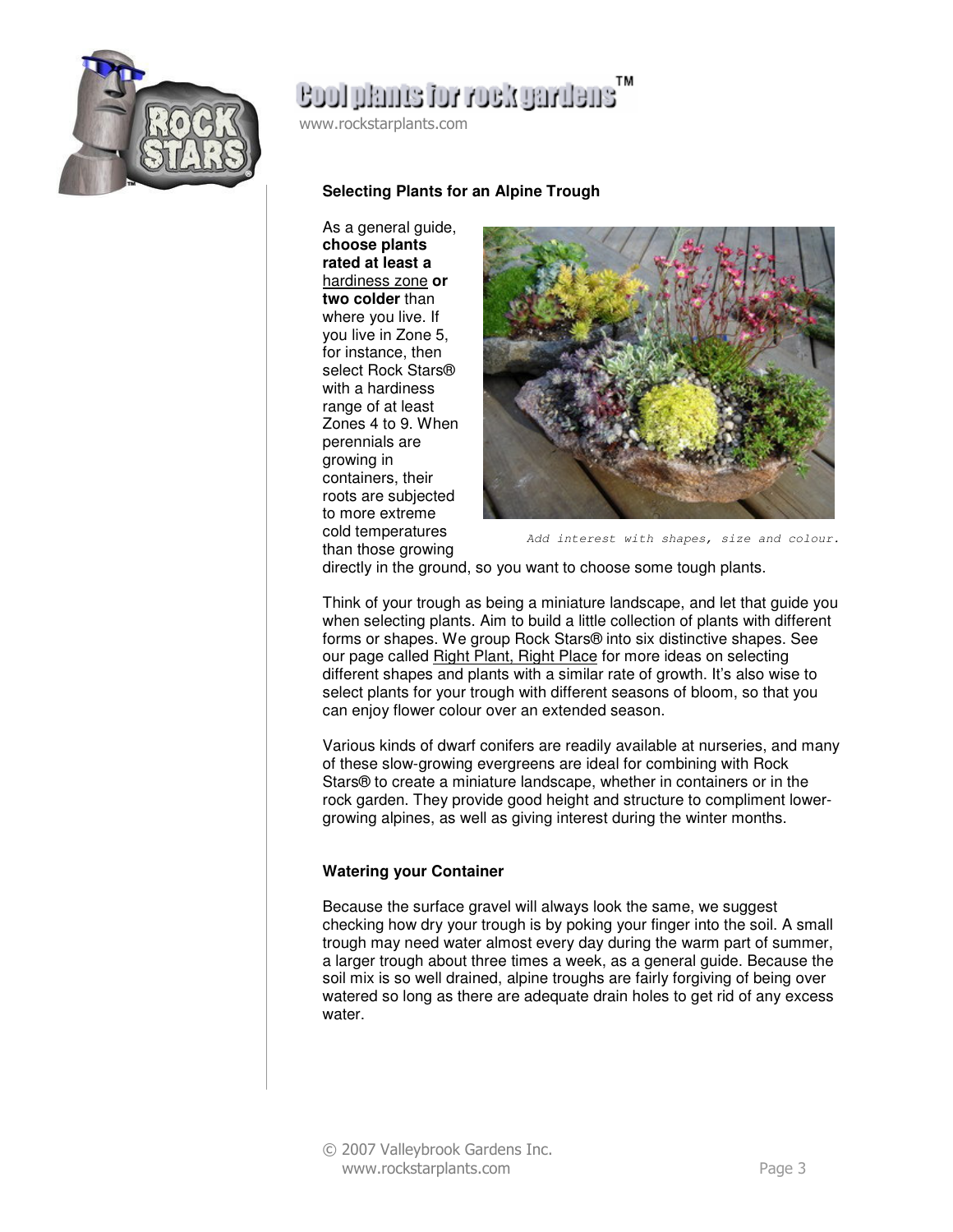

# ensiments for roadmaning

www.rockstarplants.com

### **Fertilizing Containers**

By the second season, any nutrients in the container soil mix will pretty much have been used up. We recommend using a slow-release container fertilizer, the type designed for hanging baskets and window boxes, but at half the rate on the product label. In early spring, sprinkle this on the surface of the gravel mulch evenly, using your fingers to brush the granules off of any plant foliage. Each time you water, the slow release fertilizer will feed your plants and this should provide enough nutrients for the entire growing season.

### **Overwintering Your Container**

If you begin by choosing plants rated a zone or two hardier than your region, there will be fewer problems with losing plants over the winter months. There are four basic overwintering methods to consider:

- **Leave your containers outside.** Try to group them into one area that is out of the prevailing winds and sheltered by a hedge or building. Piling snow on top during the winter is a good idea, to offer some extra protection, but we do not recommend a mulch of leaves, straw or hay because this could easily smother and rot many of your alpine plants. Water the containers one last time in very late fall, just as your soil begins to freeze, then leave them alone until spring. Mice, other rodents and rabbits really love to eat Dianthus of all types, and occasionally Armeria, Phlox and some other alpines. If this becomes a problem, consider overwintering the trough in a garage or shed instead. One consideration with this method: concrete troughs and terracotta containers may break, because of the soil expanding when it freezes and pushing against the sides. If this is a concern, consider the unheated shed or garage method below.
- **An unheated shed or garage** will keep your trough out of the wind and help reduce problems from hungry rabbits or rodents. Because the plants will be dormant over the winter (even the evergreen types), it does not matter all that much if there is a source of light. Wait until very late fall to move them, about the time your garden soil freezes hard. Water them after moving so they are not too heavy. During winter, check them every once in awhile, and if the soil feels dry, just pile some snow on the trough or water the container instead. This should not need to be done more often than about once a month. Bring your trough back outside in early to mid spring and it will wake up naturally as the weather gets warmer.
- **A minimally heated garage** or cold room might be required to successfully winter your containers if you live in chilly Zones 1 through 3. Basically the method is the same as above, for an